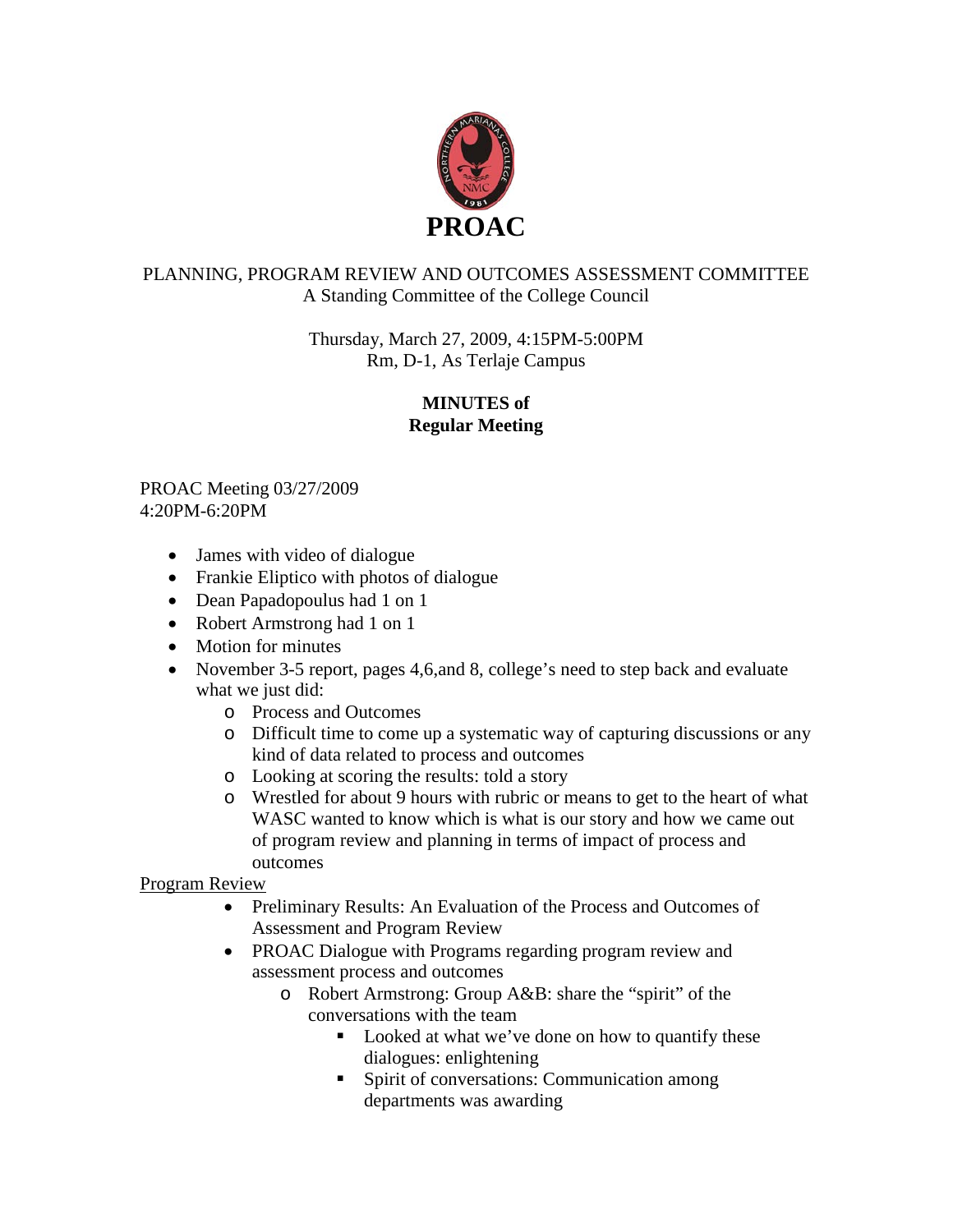- **PR** process was overwhelming, painful, time consuming, lack of resources, difficult to complete
- Looks like the language of one of the recommendations: There's a system in place now to do this regardless of who the players are, so in other words it meets the basics if not, complete system to do assessment and PR and most of theses cases can be done even if there is new whole set of players in place; there will be consistency in the process
- Commentary for Robert:
	- Larry Lee: not all programs had the opportunity to dialogue
		- o Wil Castro: for the purposes of this discussion We'll go ahead and accept the results; produce a draft and reach out to those programs
	- Robert: a lot of programs moving to inactive status, maybe 1 or 2 programs were missed
	- We'll definitely reach out to them next week
	- Dean Papadopoulus: appreciate all the formats that came in, the thoroughness
- o Adrian Atalig: Group C findings
	- Broke down discussions into a few sessions
	- Discussions between staff, faculty, and management
	- **Findings: interesting comments what it reflects: What** actions have been taken to date, impact, process and outcomes from PR
		- Satisfaction of services rendered: how were going to improve services of each program
		- Greater clarity of the program review processes
			- o How they are going to use PR to make sure they are aligned to the NMC mission
			- o Prioritize department needs and justify those needs
			- o Process
				- Made it difficult for one individual's agenda to dominate resource allocation
			- o Outcomes
				- Finance:
					- Prioritize hiring an Acct. Receivable person
					- Implementing cash receipt modules
					- HR
						- Professional Development being tracked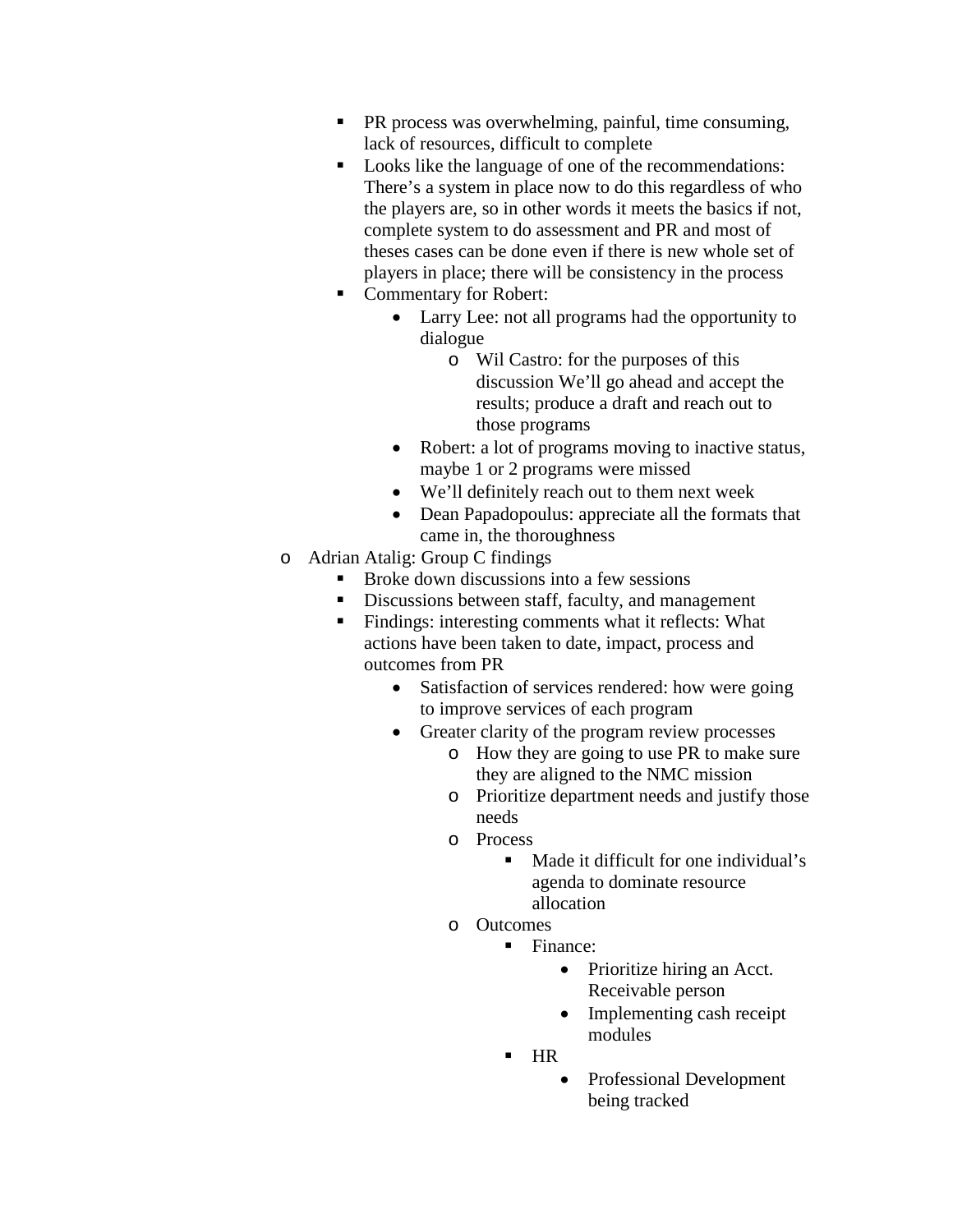- Use this information to plan
- Concerns
	- o Tracking information was tedious
	- o Requesting 1 to 1 meetings with PROAC
	- o Need of more training for staff in terms of the PR process
	- o There is excitement and communication about PR amongst everybody
	- o No feedback from PROAC
		- More feedback to staff and faculty
- Larry: it would have been helpful to know which groups in the taxonomy were at the dialogue/work sessions
- o Wil Castro: couple of folks spoke frankly
	- One group difficulty: one person who authored the program's Form 2
	- One participants said it is a shame that it took probation and show cause for us to take these actions
		- What's to stall us from moving forward?
	- **Larry Lee:** now we have an institutionalized system and it works
	- Ida Debrum: challenge in drafting the Bookstore's mission statement
		- Difficult to connect what we do with the college's mission statement and our AUO's
		- Wil Castro: that's an example of PR: connect what you do in a day-to-day basis
- o Robert Armstrong: could there be a source that you can go to get a list of mission statements, professional development
	- What is PROAC's role in answering those questions?
	- Wil Castro: Lexicon: glossary/index of terms
		- o OIE has been updating the collections in the library, TRACDAT
	- Clarity of PROAC's role: One of PROAC's role: Go out and educate others?
		- Management/OIE team to educate
		- Institutionalize terms of PR
- o Dean Papadopoulus:
	- Ask 4 or 5 questions to staff and faculty regarding skills knowledge they need
	- Invite those concerned to PROAC meetings to discuss concerns and gaps in knowledge of PR
- o Dean Popadopoulus: Group D findings
	- Met with ABE, SSS, ETS, and Upward Bound: enthusiasm is electrifying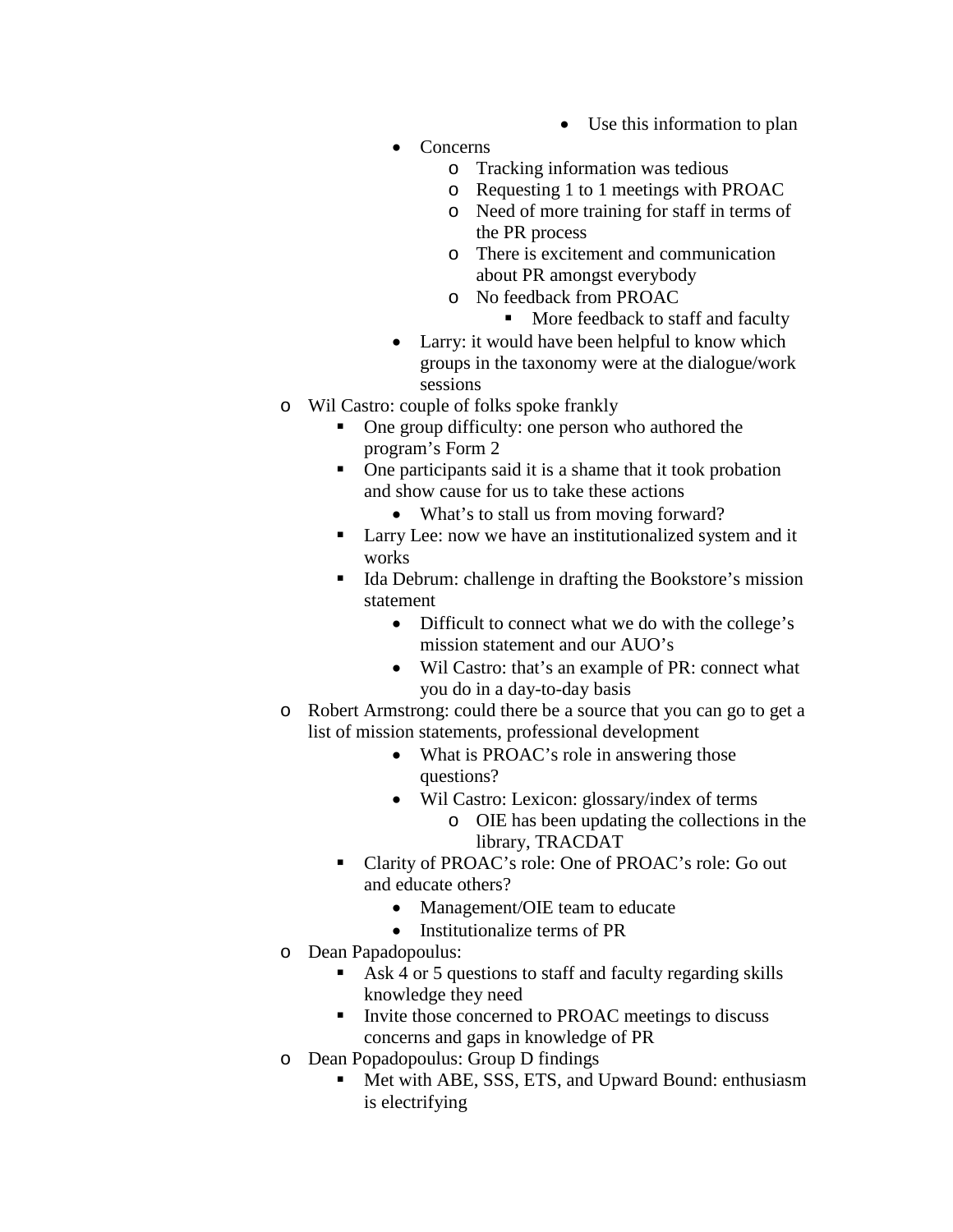- People love what they do and this has to be reflected into the report
- Everyone enjoys to be asked what they do
- Innate desire to share what they do in a daily basis: share a value of themselves; the more we know about each other the more we respect each other
- There is more quality to what teachers provide
- Seems to be a more scientific push for a correlation or causal association between assessment activities and improvement in instruction or services
- Enthusiasm for what people have for their work
- Joy in sharing what they do
- Each group said: "We love to share what we share with you with everyone else"
- You get a sense of a calling, mission, to participate in people's lives and to make a positive impact toward student to help them achieve their academic
- Human growth development that the process has produced
- Maybe WASC expects the development of processes that "break down walls" and creates an environment of teamwork and communication within and among different departments
- Wil Castro: share how programs reflecting on a recommendation decided they did not want to proceed
	- Dean: looking at those focused on improvements to the program: there is a natural natured reaction to say let's do all of this, but after some scrutiny they would choose 1 to 3 to getting the greatest amount of impact
		- o Contributes to quality improvement
		- o Increase in interaction within and among other departments
		- o Deconstruct the commissions purpose in putting together this assessment processes: Tear down the "walls" and the compartmentalization of knowledge and skills: create a process which forces us to come together
			- Dean: "I understand how the services side add value to what I do and how they prepare students that will be in my classroom in 2 years"
- o Tee Abraham: NDU Math: recommendations from Comp. Report: They have been tracking progression of students.
	- **Example 1** Eric Johnson has been tracking his students in his classroom.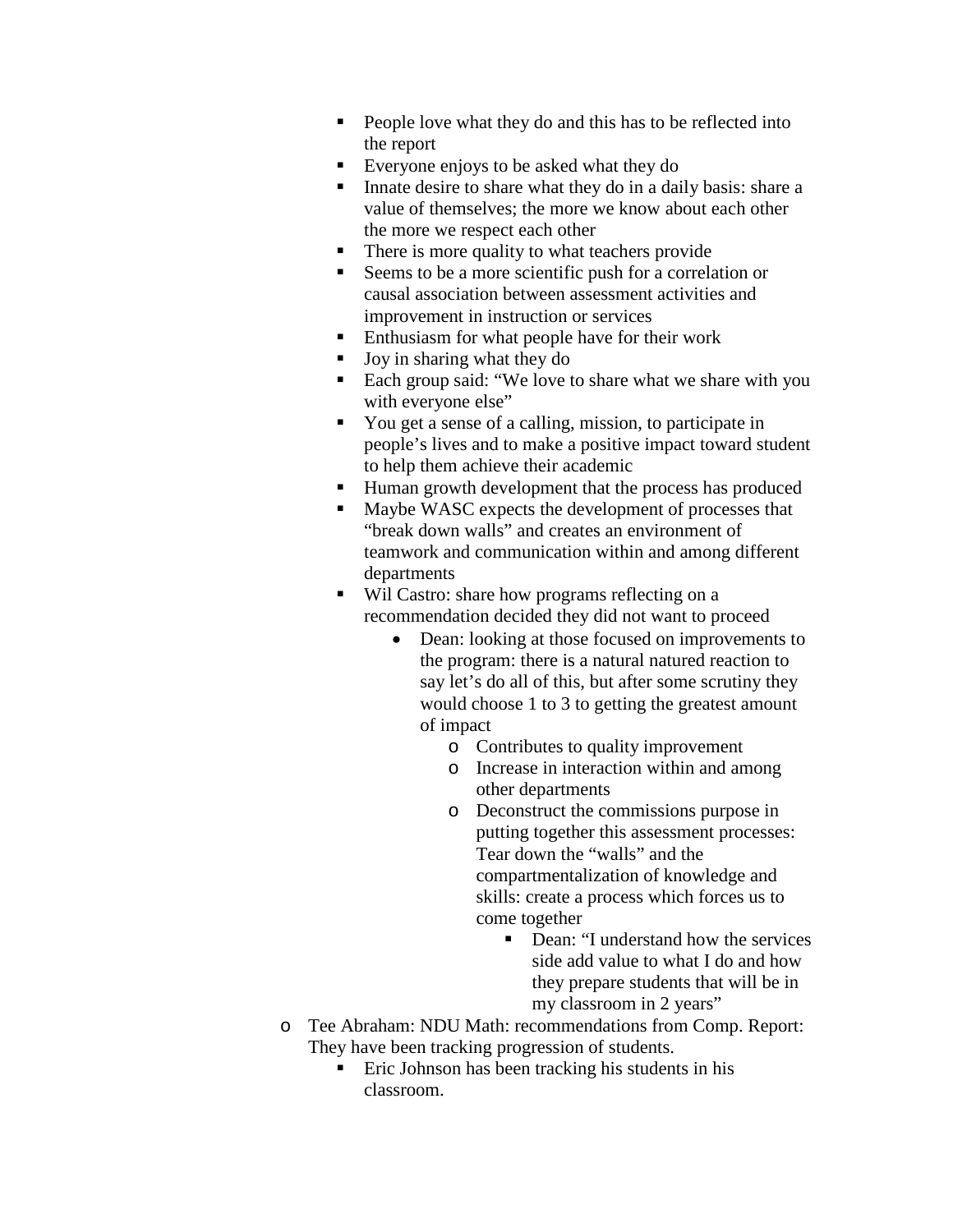- They have been collecting their own student achievement data even before the start of PR
- Talking with counselors and advisors to encourage students who pass a math course to continue and not take a break or schedule these course at the end of the semester because they end up staying longer because there are prerequisites for math courses
- Enrollment 3.5
- They feel they should not be teaching Developmental Math through VTC
- **I**ssues
	- Titles and terminology of Forms are sometimes confusing
	- Format of Composite Report
- Comments
	- Debra Cabrera: "I just loved how you (Tee) as a Dean of Compass met and spoke to an APS program"
		- o Your recognition of the need to communicate the work they've done for years
- o Wil Castro: feedback for the process: renaming the documents
- o Wil Castro: We have and had a culture of evidence
	- Highlight use of data for reports
	- "We dialogue/shared information compared to before when we limited ourselves to the Memos and Forms
- o Adrian Atalig: we should help each other in the completion of recommendations, PR help us go back to our recommendations to modify it to best fit the department's needs
- o Debra Cabrera: What does a program do when there is a conflict between a supervisor and PROAC?
	- Who has the ultimate authority?
	- Dean: Planning and Budget process addresses a part of this
		- There is a prioritization list based on funding
		- Dean: "Just because I hand over Santa a wish list does not mean I get everything in that wish list"
	- Wil Casto: when there is a conflict between management and PROAC we should think about:
		- Advisory
		- Shared Governance Model
- o Wil Castro: provide an example where an action or recommendation was implemented and had an impact upon the program or institution:
	- Dean Papadopoulus: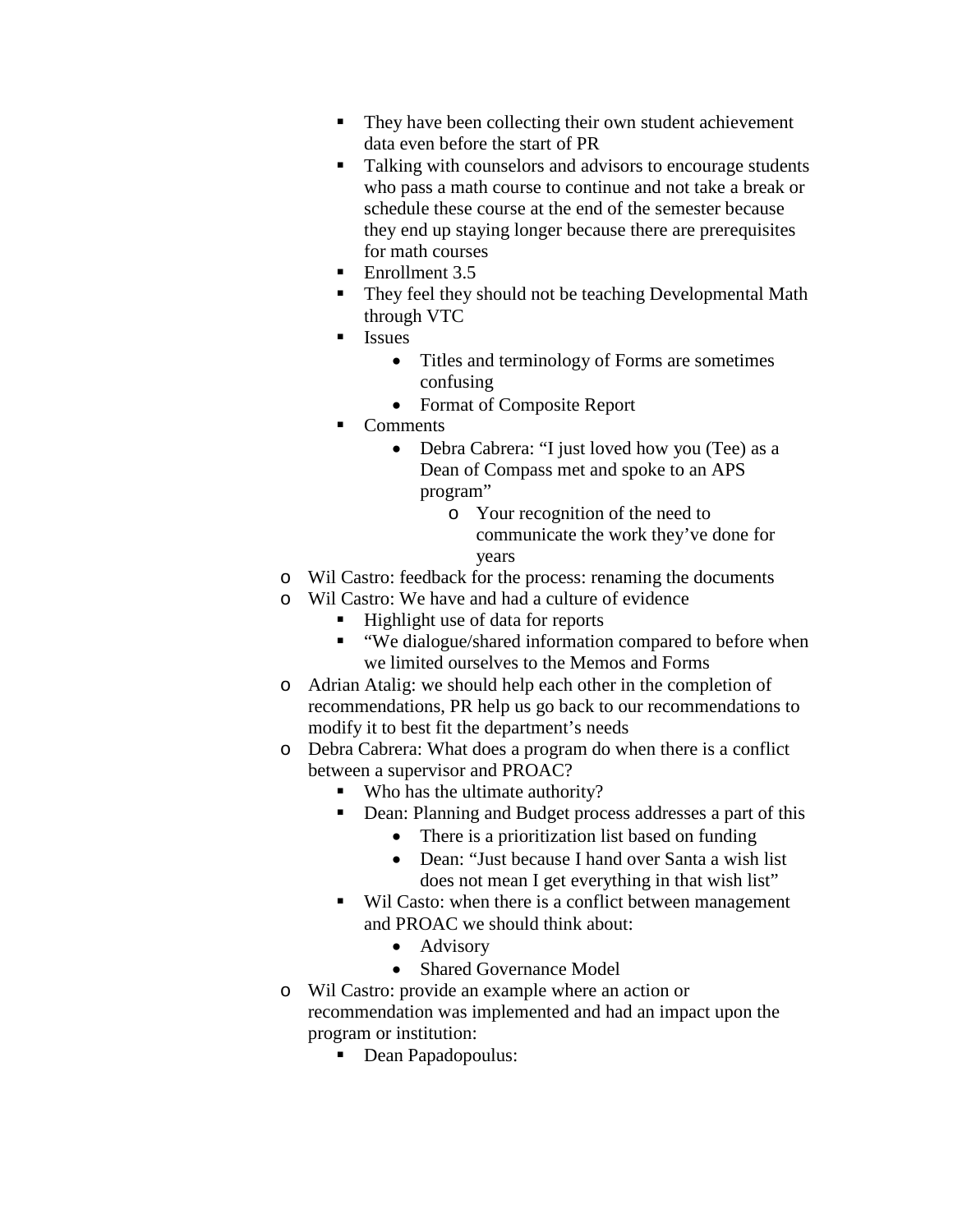- ABE decision to hand out certificates to ensure the instructors were qualified and train instructors in the Cassus system
- Upward Bound: created survey/forms for services they provide: find out what they need to do and continue to do and what to do to improve services
	- o Evidence that the culture of evidence has been absorbed
- Academic programs to visit services and services to visit academics
- o Comment: PR dialogue
	- Dean Papadopoulus: one of the understandings that come out of the interviewing/dialogue process is that it wasn't just a step of finding information for the report, but also in learning more of the program and PR process.
	- $\blacksquare$  We wish we could stay in the meetings/interviews because it was so enjoyable
	- Janice Tenorio: Established packages and the networking within the college and partnerships outside the college
		- Recruitment at World Resort: Had a direct impact on the operations in the program and an anticipated impact on future enrollment and retention
	- Cindy DLG: Counseling Conference
		- It was really nice to see people from counseling take the lead
		- Not only for recruitment but to tell students what this institution is all about
		- Long-term goal of working closely on the curriculum
		- Prepare students for college experience
		- This is one venue to forge partnerships
	- Robert Armstrong:
		- Some people stated: "We have the dialogue, but we have not heard back yet on how we did"
		- How do we react to this?
			- o Dean Papadopoulus: this is cyclical, there is no finish line
				- Internal Reward: a sense of doing a good job and improving what we do
				- External Reward: concrete examples that we see that reflect that improvement, mental model needs to readjust itself
				- My senses: let the conditioning happen: they get assignments, they do assignments, they get feedback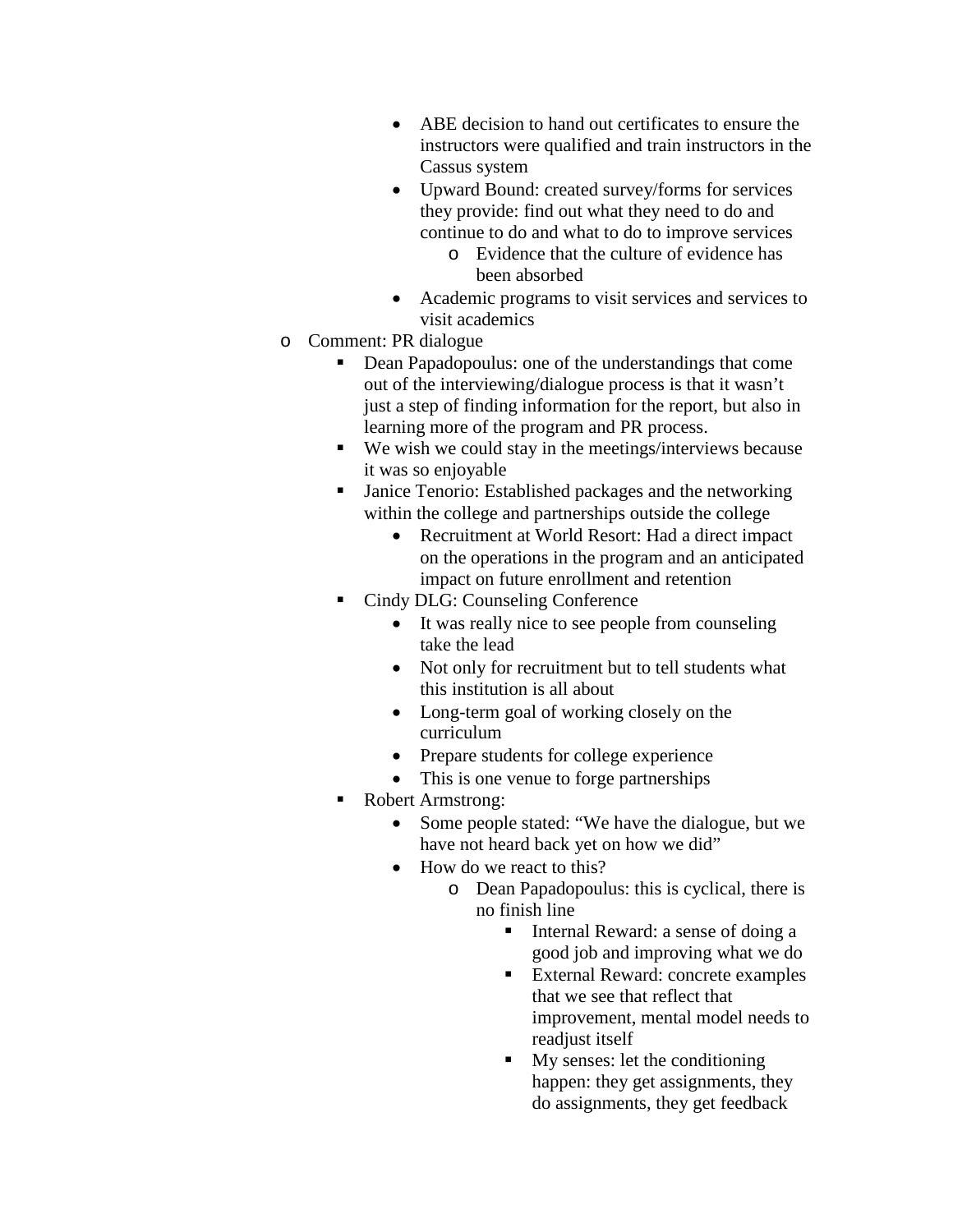and discuss with PROAC and let the conditioning occur

- o Dr. Cabrera: explain what it means to dialogue, it is not a debate, there is no grade or rating or win or lose in dialogue
- o Dean Papadopoulus
	- **Everyone was intense**
	- This is a discussion amongst people who care about students, who have the best interest for students
- o Janice Tenorio: the directors realize the change and improvement in their program. Within the departments they realize they have gained something from Program Review
- o Wil: we would share the results of the assessment survey
	- This would be a really good take away to share with the respective programs
- o Robert Armstrong: people also want to share how hard they work
- o President:
	- To what extent do we want to ensure that adjuncts support and assess their courses and the workload of the faculty.
	- **Programs will be able to identify their base FTE** requirements
	- Key for success: make sure we give the proper support that is needed and do what we can to provide training and development
	- Sat in with Tee and wished we had more hours in the interviews
	- **FUN!!**
- o Wil Castro**: Motion to accept preliminary results of record of dialogue sheets**
	- **Motion from Jennifer Barcinas**
	- **Second Motion from Cindy**
- o Wil Castro**: March 27 to April 16: Motion to modify due date for Memo 2**
	- **Move from Tee Abraham**
	- **Second from Debra Cabrera**
	- Debra Cabrera: I would like good time to give programs great feedback
	- **•** Dean Papadopoulus: insist they do it right the first time
	- Wil Castro: approve Form 1 Rubric on April 3?
- o Dean Papadopoulus: we need a needs assessment to find out what they need training in
	- Need a standardize definition of what an SLO is
	- Comment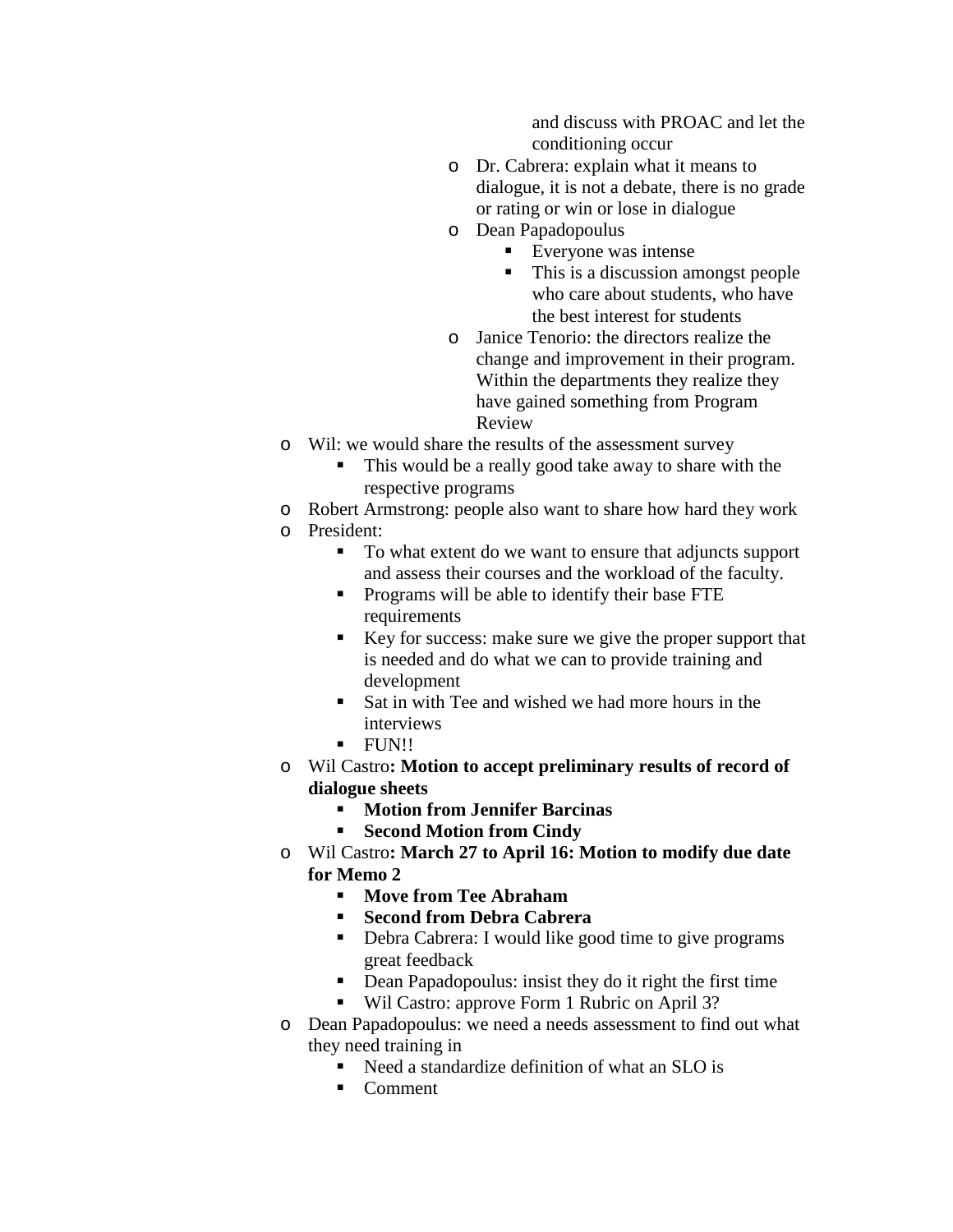- President:
	- $\circ$  1<sup>st</sup> cycle we were so rushed that we did not talk about quality of submission; we accepted everything and worked with it
	- o Need to make sure that everyone has the training and guidance
	- o Educational Campaign
		- We have to make sure everyone knows what Program Review is
		- We have to ensure that all of the groups have time to get the education
	- $\circ$  Manuals are being done<br>We have to drive
		- We have to drive what gets put into the document
	- o May 1-2: campus-wide student learning and assessment
	- o TRACDAT: Budget and Finance approved purchase, approved SMA training, and approved to get the manuals going
	- o Modules to implement for POWERCAMPUS: advancement of selfservice: track job placement, portal: students look at their own records
	- o Propose training for TRACDAT in May 19- 20
	- o Charter Day looked at for May 8 or 15
- o Discussion on due dates for Memos and Forms
	- Dean Papadopoulus: data can be collected from the previous semester and not obligated to wait until the end of the present semester to collect data.
- o Comment:
	- Jack Kiyoshi: it is fascinating to see that the college and community is really connecting now
	- Bertha Leon Guerrero: we do have the NMC online/discussion forums for communication
- o Cyndi DLG: recommend that we begin discussion on what the Form 2 template is going to look like
	- Debra Cabrera: Dr. Amadore liked the existing Form 2 template, but we may need to "tighten it", make it a better template
- o President: were overlapping cycles right now and we need to give guidance to how programs are to handle that
	- Wil Castro: reporting on the success criteria  $(3<sup>rd</sup>$  piece), quantification of results  $(2<sup>nd</sup> piece)$ , talk of an evaluation report to close the loop